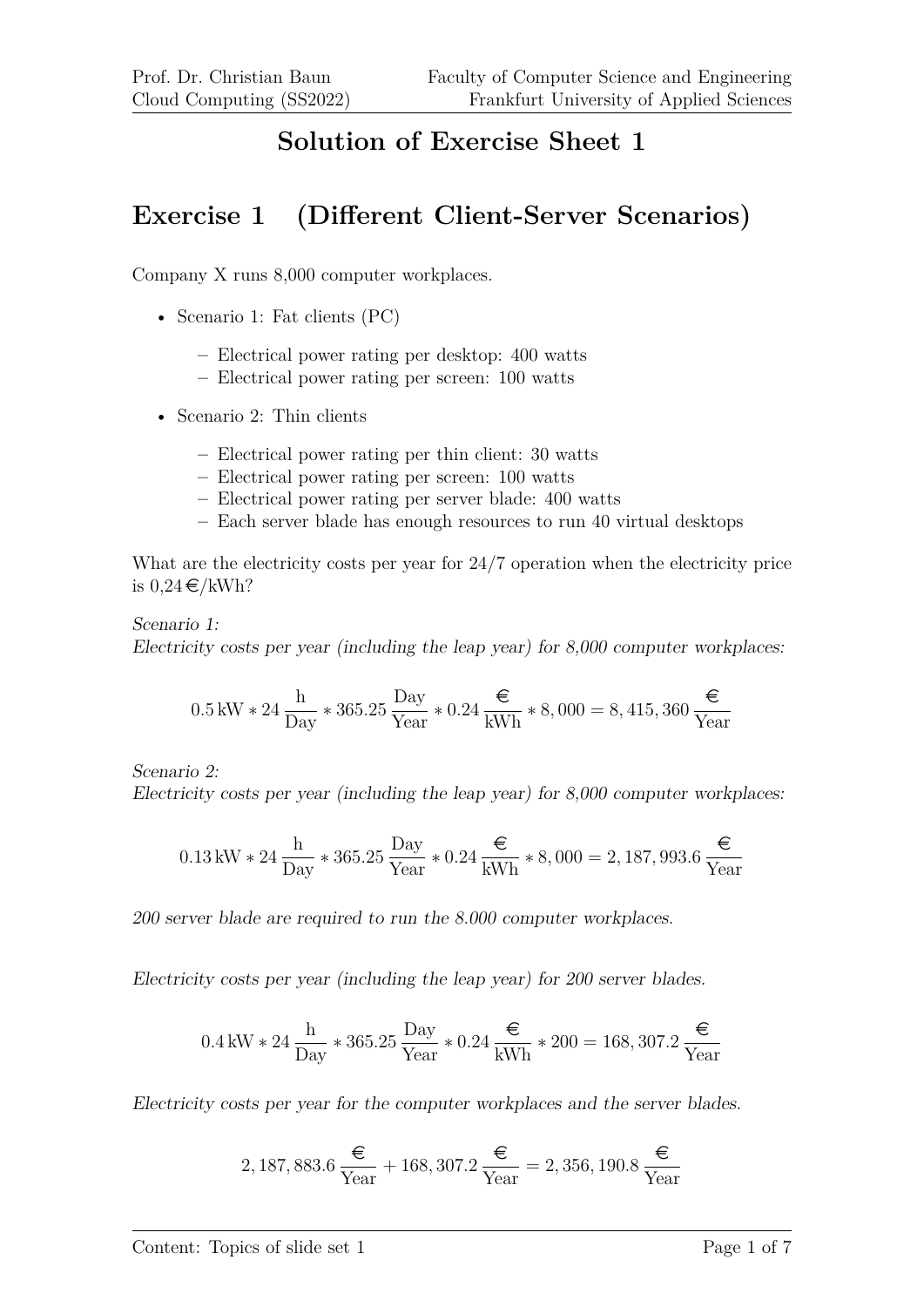# **Exercise 2 (Types of Clients)**

Four types of clients exist in the client-server model. Describe the four types. Focus the differences.

#### • **X-Terminal** or **Text-Terminal**

- **–** Only display the (graphical) user interface and transfer the user interaction to the server
- **–** Calculation of the (graphical) user interface, data processing and data storage, data management are tasks of the server
- **Thin Clients** or **Zero Clients**
	- **–** Calculate and display the graphical user interface
- **Applet Clients** or **Network Computers**
	- **–** Calculate and display the graphical user interface and do a part of the data processing
	- **–** The clients process the applications (applets) themselves
- **Fat Clients**
	- **–** Only data management and data storage are located on the (file or database) server

## **Exercise 3 (Storing and transmitting Data)**

Common assumptions about data are:

- It is easy to store data today.
- It is easy to transport or transmit data today.

In this exercise, we verify the correctness of these statements.

- 1. A scientific experiment produces 15 PB of data per year, which need to be stored. What is the height of a stack of storage media, if for storing the data. . .
	- CDs (capacity: 600 MB =  $600 * 10^6$  Byte, thickness: 1.2 mm) are used?
	- DVDs (capacity:  $4.3 \text{ GB} = 4.3 * 10^9 \text{ B}$ yte, thickness: 1.2 mm) are used?
	- Blu-rays (capacity:  $25 \text{ GB} = 25 * 10^9 \text{ B}$ yte, thickness: 1.2 mm) are used?
	- HDDs (capacity:  $2 \text{ TB} = 2 * 10^{12} \text{ Byte, thickness: } 2.5 \text{ cm}$ ) are used?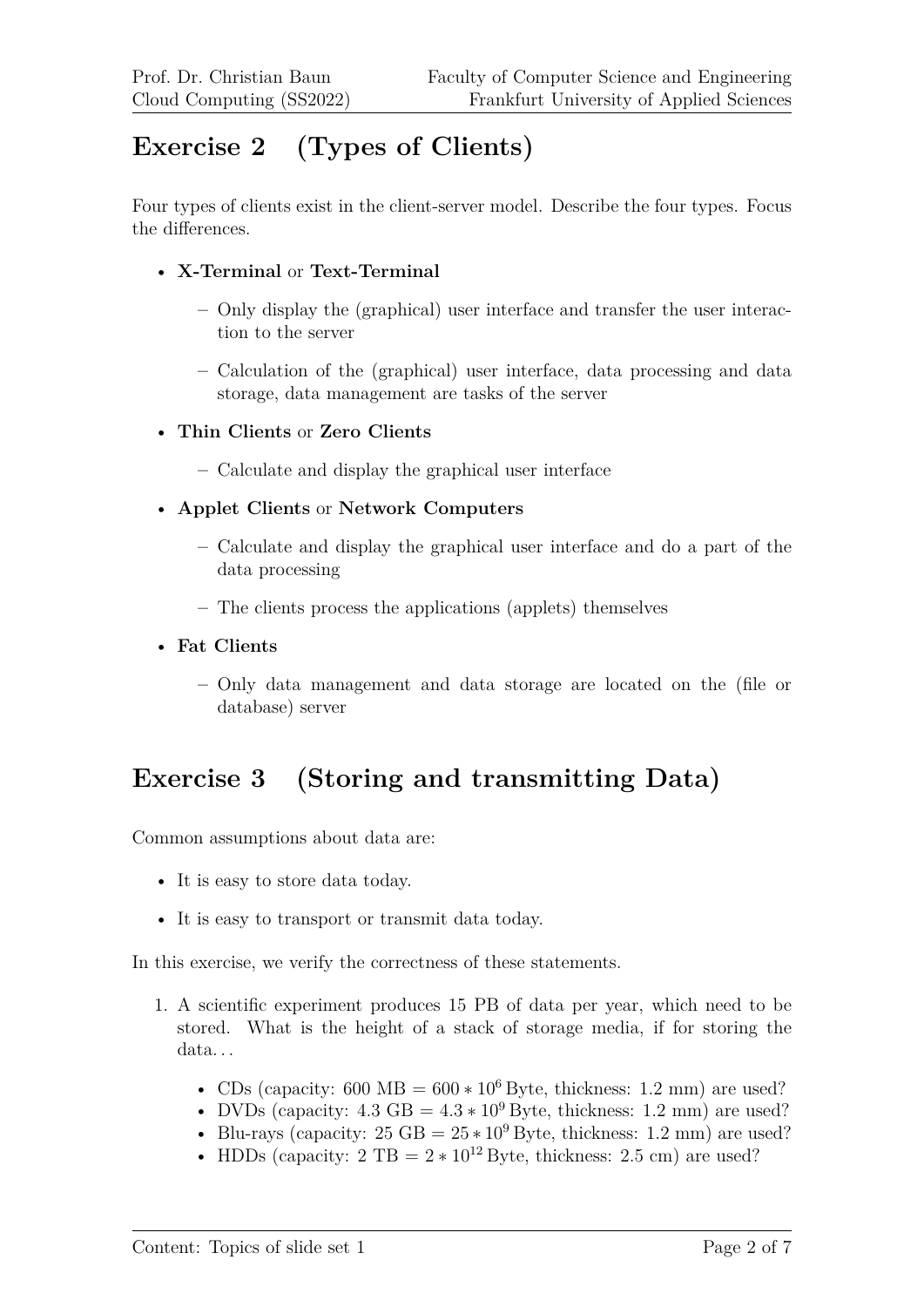#### **Attention: Calculate the solutions for both options:**

- 15 PB =  $15*10^{15}$  Byte  $\Leftarrow$  this way, the hardware manufacturer calculate
- 15 PB =  $15 * 2^{50}$  Byte  $\Leftarrow$  this way, the operating systems calculate

#### Solution for CDs with  $15 PB = 15 * 10^{15} B$ yte:

| Number of CDs:   | $\frac{15*10^{15} \text{ Byte}}{600*10^6 \text{ Byte}} = 25,000,000$                                   |
|------------------|--------------------------------------------------------------------------------------------------------|
| CD stack height: | $25,000,000 * 1.2 \text{ mm} = 30,000,000 \text{ mm}$<br>$= 3,000,000$ cm<br>$= 30,000$ m<br>$=$ 30 km |
|                  |                                                                                                        |

Solution for CDs with  $15 PB = 15 * 2^{50} B$ yte:

| Number of CDs:   | $\frac{15*2^{50} \text{ Byte}}{600*10^6 \text{ Byte}} = 28,147,498$                |
|------------------|------------------------------------------------------------------------------------|
| CD stack height: | $28, 147, 498 * 1.2 \text{ mm} = 33, 776, 997.6 \text{ mm}$<br>$= 3,377,699.76$ cm |
|                  | $=$ approx. 33, 777 m                                                              |

Solution for DVDs with  $15 PB = 15 * 10^{15} B$ yte:

| Number of DVDs:               | $\frac{15*10^{15} \text{ Byte}}{4.3*10^9 \text{ Byte}} = 3,488,372.093$ |
|-------------------------------|-------------------------------------------------------------------------|
| An integer number is required | $\implies$ 3, 488, 373                                                  |

| DVD stack height: | $3,488,373*1.2 \text{ mm} = 4,186,047.6 \text{ mm}$ |
|-------------------|-----------------------------------------------------|
|                   | $= 418,604.76$ cm                                   |
|                   | $= 4,186.0476$ m                                    |
|                   | $=4.1860476$ km                                     |

Solution for DVDs with  $15 PB = 15 * 2^{50} B$ yte:

| Number of DVDs:               | $\frac{15*2^{50} \text{Byte}}{4.3*10^9 \text{Byte}} = 3,927,557.814$                                               |
|-------------------------------|--------------------------------------------------------------------------------------------------------------------|
| An integer number is required | $\implies$ 3, 927, 558                                                                                             |
| DVD stack height:             | $3,927,558 * 1.2 \text{ mm} = 4,713,069.6 \text{ mm}$<br>$= 471,306.96$ cm<br>$= 4,713.0696$ m<br>$= 4.7130696$ km |

= 33*.*78 km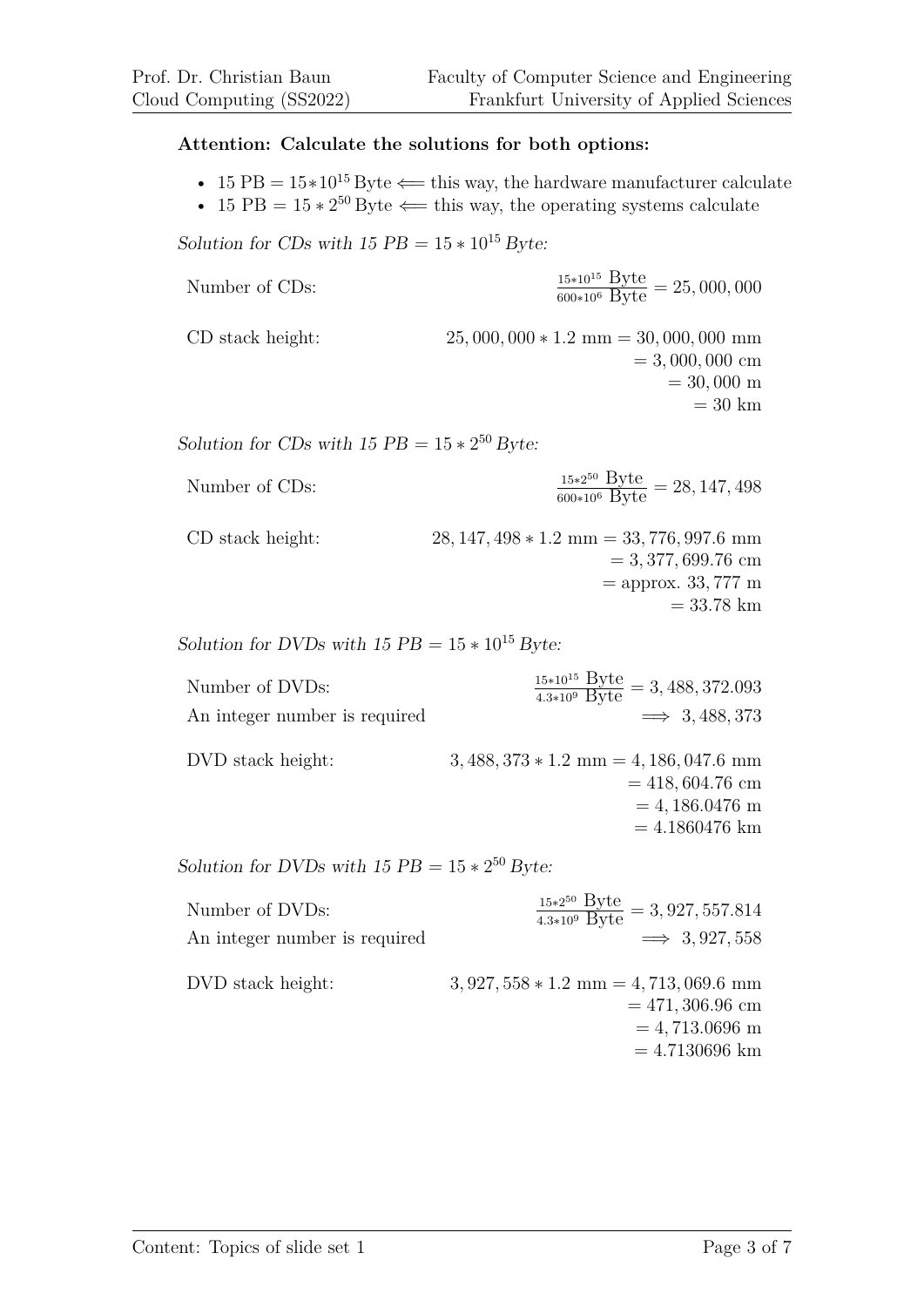Solution for Blu-rays with  $15 PB = 15 * 10^{15} B$ yte:

| Number of Blu-rays:   | $\frac{15*10^{15} \text{ Byte}}{25*10^9 \text{ Byte}} = 600,000$ |
|-----------------------|------------------------------------------------------------------|
| Blu-ray stack height: | $600,000 * 1.2$ mm = 720,000 mm                                  |
|                       | $= 72,000$ cm                                                    |
|                       | $= 720 \text{ m}$                                                |

Solution for Blu-rays with  $15 PB = 15 * 2^{50} B$ yte:

| Number of Blu-rays:           | $\frac{15*2^{50} \text{ Byte}}{25*10^9 \text{ Byte}} = 675,539.944$ |
|-------------------------------|---------------------------------------------------------------------|
| An integer number is required | $\implies$ 675, 540                                                 |
| Blu-ray stack height:         | $675,540 * 1.2$ mm = 810,648 mm<br>$= 81,064.8$ cm<br>$= 810.648$ m |

Solution for HDDs with  $15 PB = 15 * 10^{15} B$ yte:

| Number of HDDs: | $\frac{15*10^{15} \text{Byte}}{2*10^{12} \text{Byte}} = 7,500$ |
|-----------------|----------------------------------------------------------------|
|                 |                                                                |

HDD stack height: 7*,* 500 ∗ 2*.*5 cm = 18*,* 750 cm = 187*.*5 m

Solution for HDDs with  $15 PB = 15 * 2^{50} B$ yte:

| Number of HDDs:               | $\frac{15*2^{50} \text{ Byte}}{2*10^{12} \text{ Byte}} = 8,444.2493$ |
|-------------------------------|----------------------------------------------------------------------|
| An integer number is required | $\implies$ 8.445                                                     |
| HDD stack height:             | $8,445 * 2.5$ cm = 21, 112.5 cm<br>$= 211.125 \text{ m}$             |

- 2. The data of the scientific experiment is transmitted via networks that use fiber-optic cables and provide a bandwidth of 40 Gbit/s.
	- How long does it take to transfer the 15 PB via a 40 Gbit/s network?
	- How long does it take to transfer the 15 PB via a 100 Mbps Ethernet?

#### **Attention: Calculate the solutions for both options:**

- 15 PB =  $15 * 10^{15}$  Byte
- 15 PB =  $15 * 2^{50}$  Byte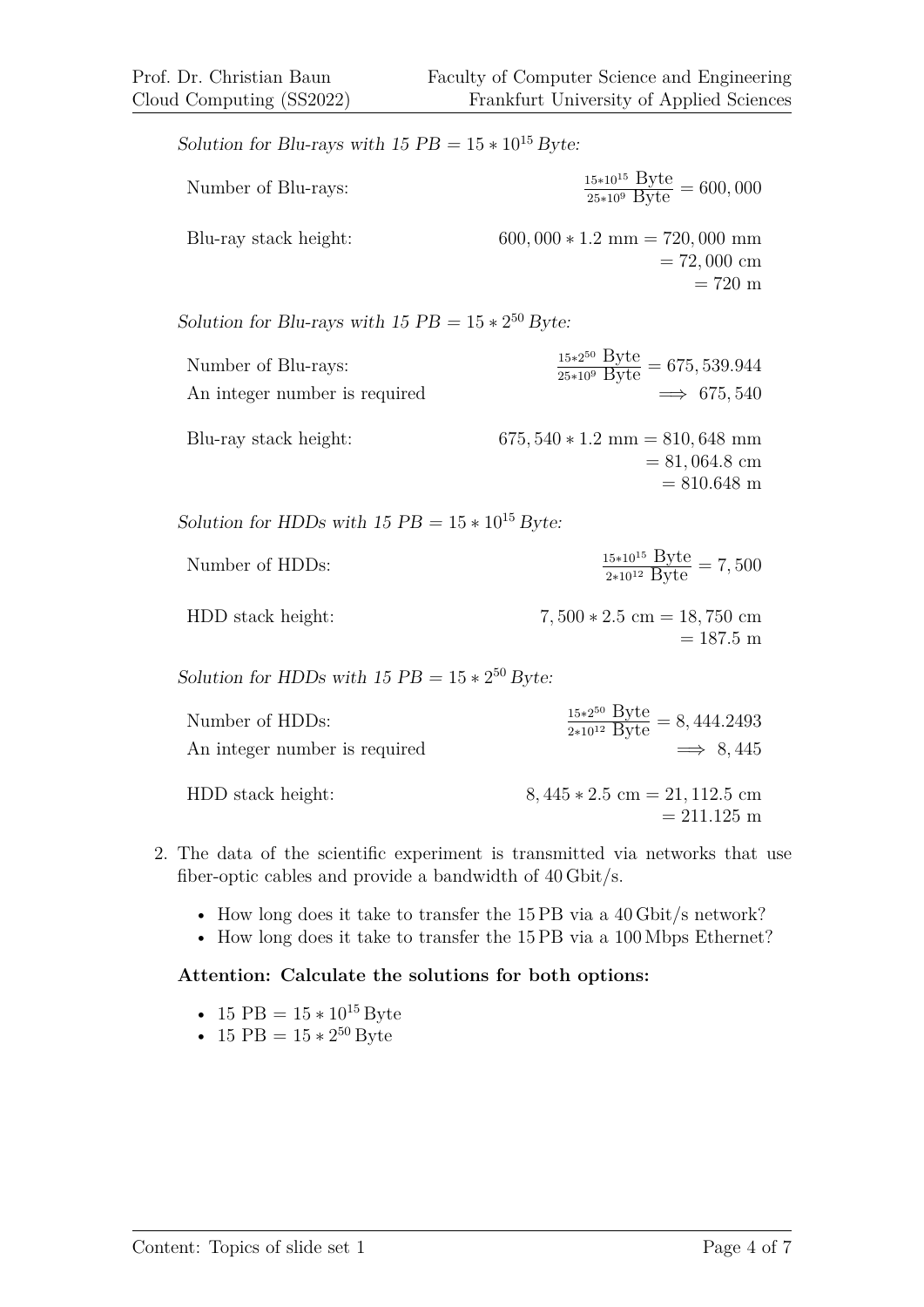Solution for the 40 Gbit/s network with  $15 PB = 15 * 10^{15} B$ yte: 40 Gbit/s bandwidth: 40 Gbit/s = 40*,* 000*,* 000*,* 000 Bit/s = 5*,* 000*,* 000*,* 000 Byte/s Duration of transmission:  $\frac{15*10^{13} \text{ Dyte}}{5*10^{9} \text{ Byte/s}}$  = 3 \* 10<sup>6</sup> s = 3,000,000 s = 50*,* 000 m = 833*.*333333333 h = 34*.*722222222 d

 $\implies$  approx. 34 Days, 17 Hours, 20 Minutes

Solution for the 40 Gbit/s network with  $15 PB = 15 * 2^{50} B$ yte:

- 40 Gbit/s bandwidth: 40 Gbit/s = 40*,* 000*,* 000*,* 000 Bit/s = 5*,* 000*,* 000*,* 000 Byte/s
- Duration of transmission:  $\frac{15*2^{50} \text{Byte}}{5*10^9 \text{Byte/s}} = 3,377,699.72 \text{ s}$ = approx. 56*,* 295 m = approx. 938*.*25 h = approx. 39*.*09 d

 $\implies$  approx. 39 Days, 2 Hours, 15 Minutes

Solution for the Ethernet network with  $15 PB = 15 * 10^{15} B$ yte:

| Ethernet bandwidth: | 100 Mbit/s = 100, 000, 000 Bit/s |
|---------------------|----------------------------------|
|                     | $= 12,500,000 \text{ Byte/s}$    |

| Duration of transmission: | $\frac{L_y}{12,500,000} \frac{L_y}{\text{byte/s}} = 1,200,000,000 \text{ s}$ |
|---------------------------|------------------------------------------------------------------------------|
|                           | $= 20,000,000 \text{ m}$                                                     |
|                           | $=$ 333, 333.3333 h                                                          |
|                           | $= 13,888.88889 d$                                                           |
|                           | $= 38.02570538$ y                                                            |

 $\implies$  approx. 38 Years, 13 Days, 21 Hours, 20 Minutes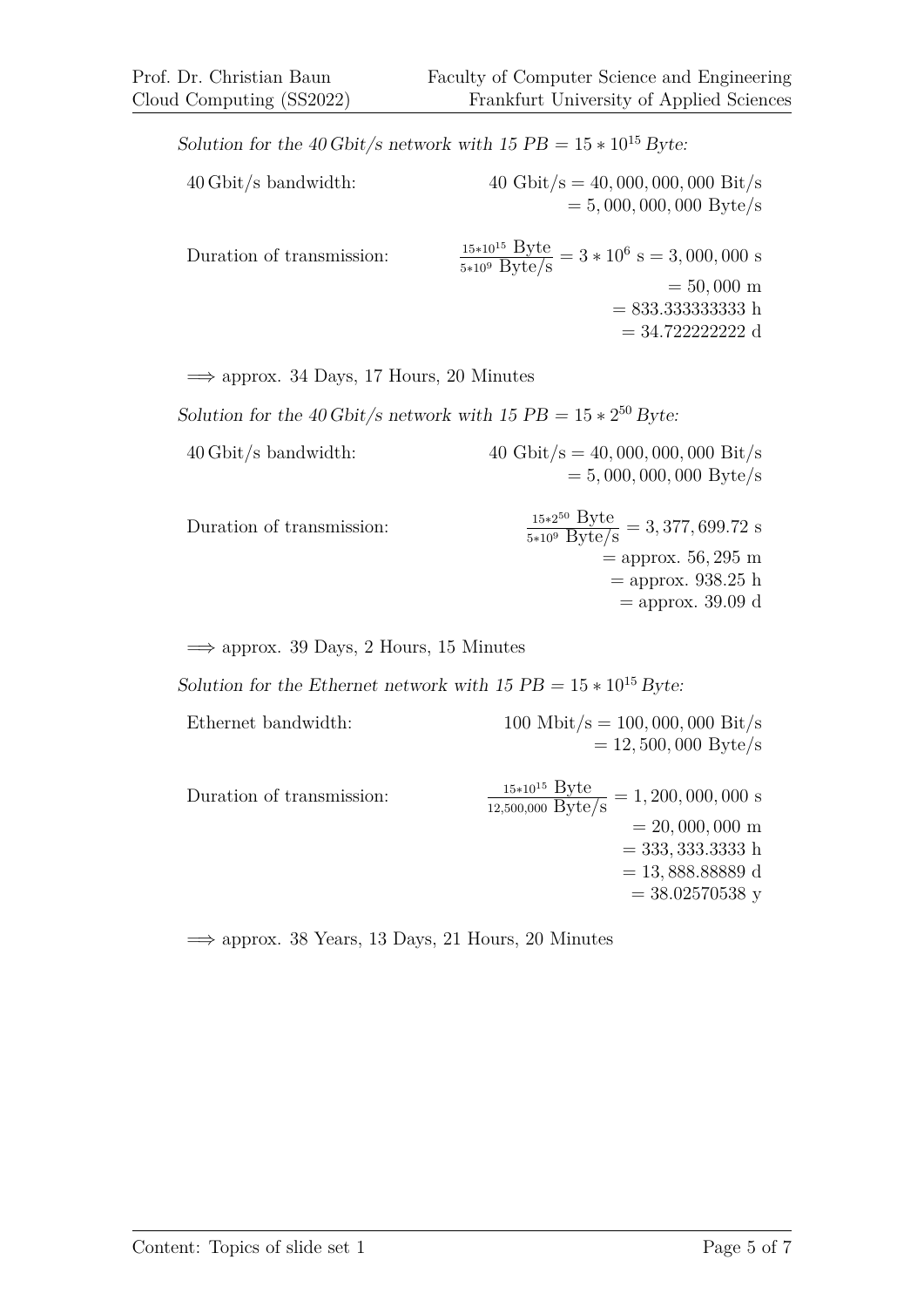Solution for the Ethernet network with  $15 PB = 15 * 2^{50} B$ yte:

| Ethernet bandwidth:       | 100 Mbit/s = 100, 000, 000 Bit/s<br>$= 12,500,000$ Byte/s                                                             |
|---------------------------|-----------------------------------------------------------------------------------------------------------------------|
| Duration of transmission: | $\frac{15*2^{50} \text{ Byte}}{12,500,000 \text{ Byte/s}} = 1,351,079,888 \text{ s}$<br>$= 22, 517, 998.13 \text{ m}$ |
|                           | $=$ 375, 299.9688 h                                                                                                   |
|                           | $= 15,637.4987$ d                                                                                                     |
|                           | $= 42.81313812$ y                                                                                                     |
|                           | $(each$ year has 365,25 days!)                                                                                        |

 $\implies$  approx. 42 Years, 296 Days, ...

## **Exercise 4 (Laws and Limitations)**

1. What is the central statement of Moore's law?

The number of transistors per area unit on an integrated circuit doubles every 24 months.

2. What is the Von Neumann bottleneck?

Each additional CPU decreases the relative performance gain.

3. How can the Von Neumann bottleneck be weakened?

Caches reduce the bottleneck impact.

4. What is the central statement of Amdahl's law?

The performance gain, when executing a programs in parallel on multiple CPUs is limited mainly by the sequential part of the problem.

5. Which important factor is ignored by Amdahl's law?

Amdahl's law does not take into account the cache and the effects, which are caused by the cache in practice. A growing number of CPUs also increases the quantity of fast memory which is available.

6. What is the central statement of Gustafson's law (highlight the difference against Amdahl's law)?

The bigger a parallelizable problem is, the smaller is the portion of the sequential part. A problem, which is sufficiently large, can be parallelized efficiently. The sequential part is not limiting, because it gets more and more unimportant as the number of CPUs rises.